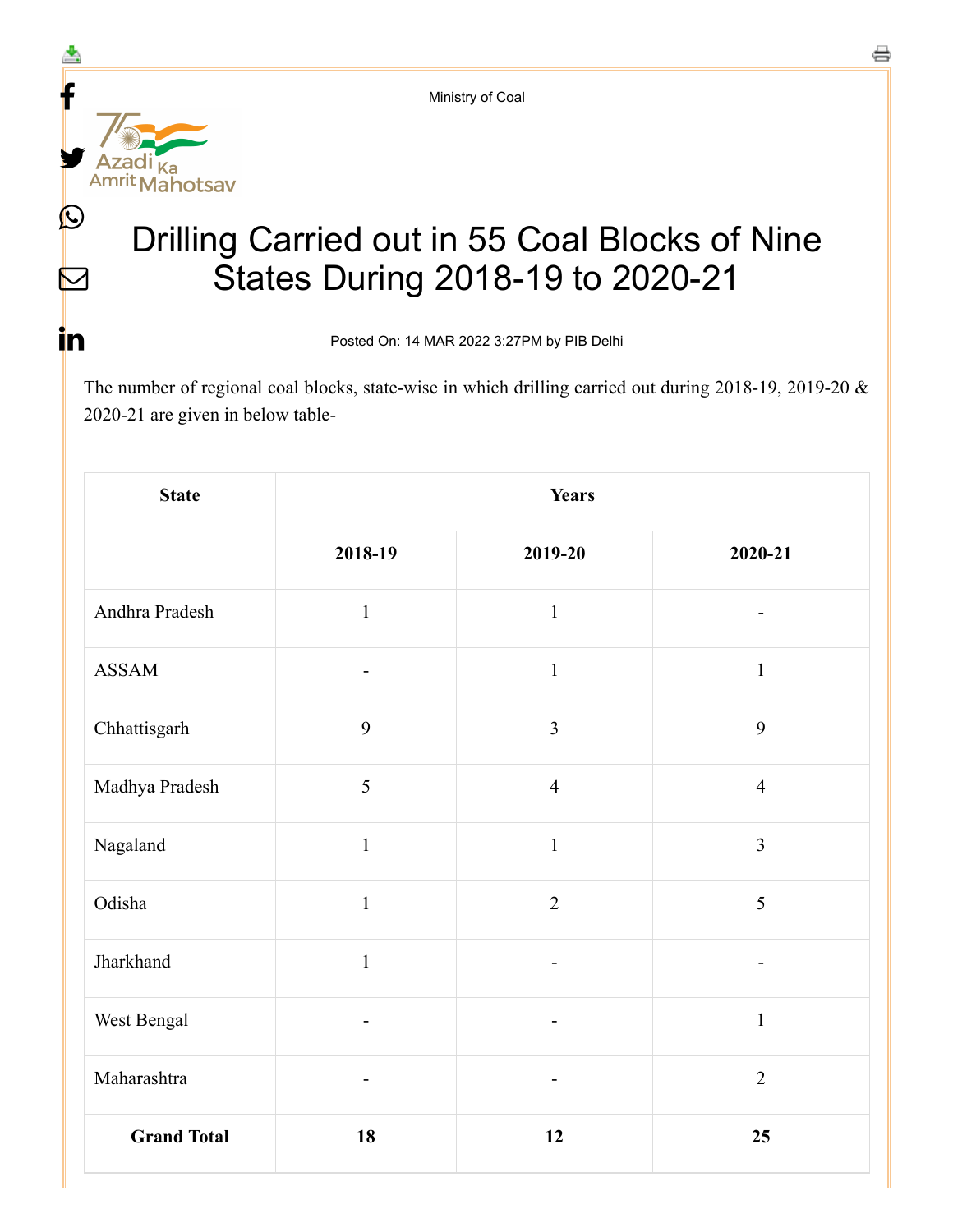The total length of drilling carried out during 2019-20 and 2020-21 in regional coal blocks are given in below table-

| Y |                                    |         |         |
|---|------------------------------------|---------|---------|
| C | Year                               | 2019-20 | 2020-21 |
|   | <b>Total Drilling (in (Meter))</b> | 82,092  | 111734  |

in

The total new coal resources added by CMPDI through submitted Geological Reports, during the year 2019-20 and 2020-21, state-wise is given in below table;

## (Quantity in **Million tonnes))**

| Sl. No         | Year                                   | <b>State</b>      | <b>Block</b> | <b>Total Resources Estimated</b> |
|----------------|----------------------------------------|-------------------|--------------|----------------------------------|
| $\mathbf{1}$   |                                        |                   | Kotmer       | 656.49                           |
| $\overline{2}$ |                                        | Chhattisgarh      | Rajadahi     | 2924.50                          |
| $\overline{3}$ | 2019-20<br>Odisha<br>Madhya<br>Pradesh |                   | Pipraul      | 188.61                           |
| $\overline{4}$ |                                        |                   | Taulipalli   | 4920.12                          |
| 5              |                                        |                   | Baratap      | 1013.79                          |
| 6              |                                        |                   | Bandha Bara  | 41.61                            |
| <b>Total</b>   |                                        |                   | 9745.12      |                                  |
| $\overline{7}$ | 2020-21                                | Chhattisgarh      | Sirki        | 35.50                            |
| 8              |                                        |                   | <b>Bagra</b> | 600.19                           |
| 9              |                                        | Madhya<br>Pradesh | Mandaria     | 257.00                           |